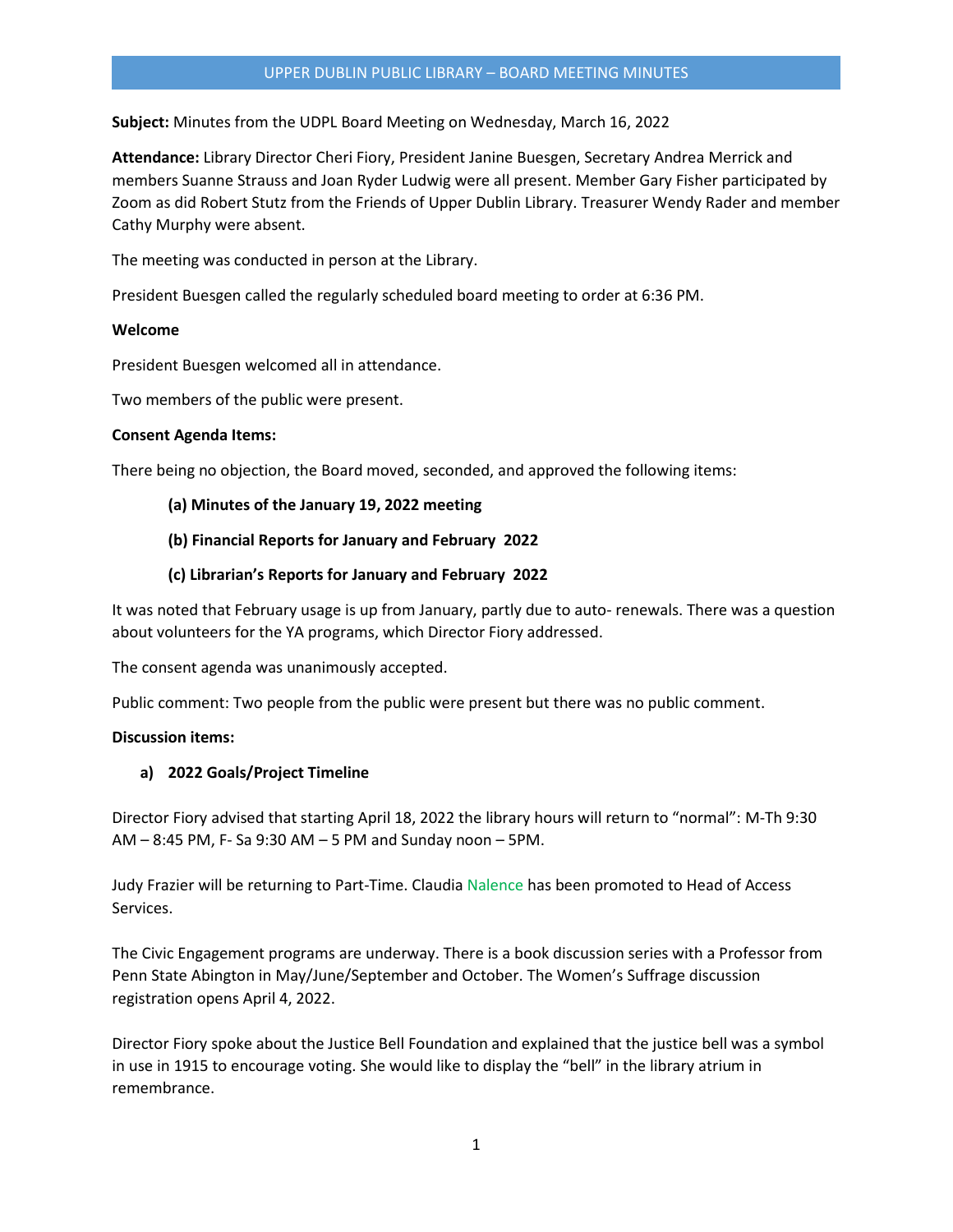Director Fiory also indicated that she would like to have the library host music performances that honor democracy- American story themes.

The League of Women Voters will be conducting voter registration in April.

There is an upcoming Zoom presentation of a program from the Constitution Center.

A know your township department is commencing with a May 1<sup>st</sup> Tree and Shade Commission event.

Director Fiory shared that there will be a return to normal of the celebrate summer events for kids.

More author events are in the works and will be announced.

The Friends Gift Shop has opened and is doing well.

## **b) Friends Update**

Robert Stutz spoke about recent Friends activities and advised that the April 29<sup>th</sup> Reception is being finalized. It will be catered. He requested more volunteers to assist with the event.

# **c) Capital Campaign Update**

Director Fiory thanked Robert Stutz and the committee for all the efforts being expended to make the Reception on the 29<sup>th</sup> a success. She wants to make sure all the donos' names are correctly listed. More gifts have been received via the mail; people have been very generous and supportive of the library. She is hoping that the plaques and quotes will all be installed by the  $29^{th}$ . Efforts will now be transitioned to the Auditorium project and landscaping.

## **Action Items:**

## **a) Library Policy Updates**

Director Fiory selected a number of policies that needed updating to be accurate and reflect current conditions. The Board reviewed each of the below and moved, seconded and unanimously approved all the changes. Most of the policies can be found under the About Us section of udpl.org under the drop down menu.

- a) Manual Index- review removals
- b) Materials Use Policy
- c) Materials Selection and Collection Development Policy
- d) Reconsideration of Library Materials Form
- e) Internet and Computer Use Policy
- f) Instructions for Use of Wireless Network
- g) Gift or Donation Policy